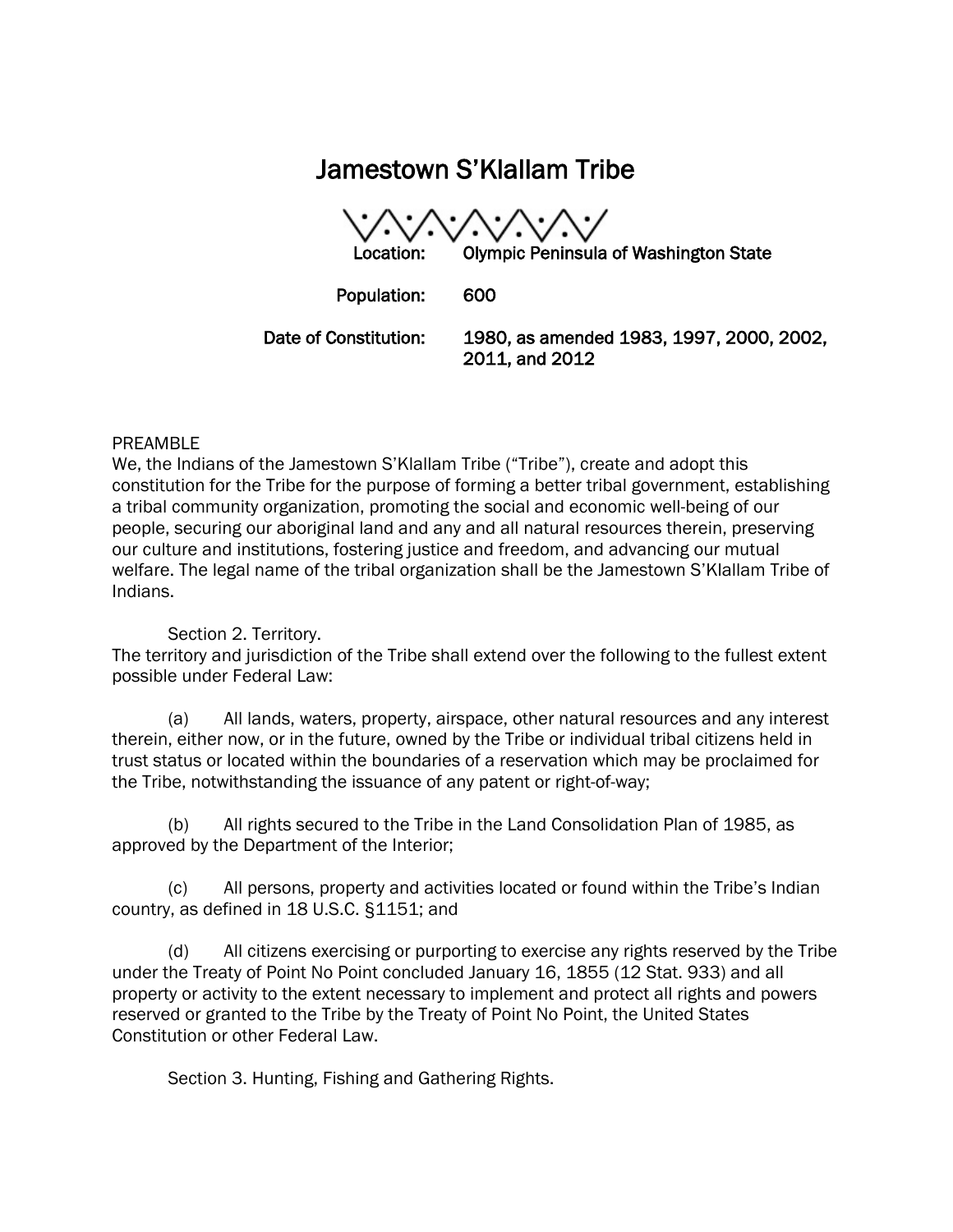Nothing in this Article shall restrict the exercise of hunting, fishing and gathering rights reserved by the Tribe under the Treaty of Point No Point including, but not limited to, the right to hunt and gather on all open and unclaimed lands, and to fish at all of the Tribe's usual and accustomed grounds and stations.

## ARTICLE II - Citizenship

Section 1. Citizenship. Citizenship in the Tribe shall consist of the following: (a) All persons whose names appear on the list of citizens submitted by the Tribe in 1978 in its petition for federal acknowledgment as an Indian tribe pursuant to 25 CFR Part 54, who met the citizenship criteria specified in the petition. The Tribal Council may correct the list in accordance with Section 4 of this Article; and

(b) All lineal descendants of persons who qualify for citizenship under subsection (a), above; provided that such descendants possess at least one-eighth (1/8) degree Jamestown S'Klallam blood.

Section 2. Limitation. No person shall qualify for citizenship in the Tribe who is a member or citizen of any other organized tribe, band, or Indian community officially recognized by the Secretary of the Interior, unless they have relinquished in writing their citizenship or membership in such tribe, band or community.

Section 3. Adoption. The Tribal Council shall have the power to enact laws governing the adoption of persons as citizens who have a significant community relationship with the Tribe.

Section 4. Regulation of Citizenship. The Tribal Council shall have the power to enact laws regulating citizenship as to admission to and loss of citizenship; provided, that any person who may lose their tribal citizenship is entitled to a hearing before the Tribal Council and to adequate notice of such hearing.

ARTICLE III - Governing Body

Section1. The Governing Body. The representative governing body of the Tribe shall be known as the Jamestown S'Klallam Tribal Council.

Section 2. Membership; Terms. The Tribal Council shall consist of five (5) members each duly elected to serve in one of the specific positions as set out in Section 3 of this Article. Commencing with the election for officer positions to the Tribal Council in calendar year 2011, the terms for each position will transition from two (2) year to four (4) year terms with those terms staggered as provided in Section 3. Tribal Council members shall remain in office until their successors are duly elected and installed.

Section 3. Tribal Officers; Staggering of Terms. The Tribal Council officer positions shall consist of 1) a Chairperson, 2) a Vice Chairperson, 3) a Secretary, 4) a Treasurer, and 5) a Councilperson. The Tribal Council may appoint such other officials and committees as are considered necessary; however, those appointees shall have no vote in the deliberations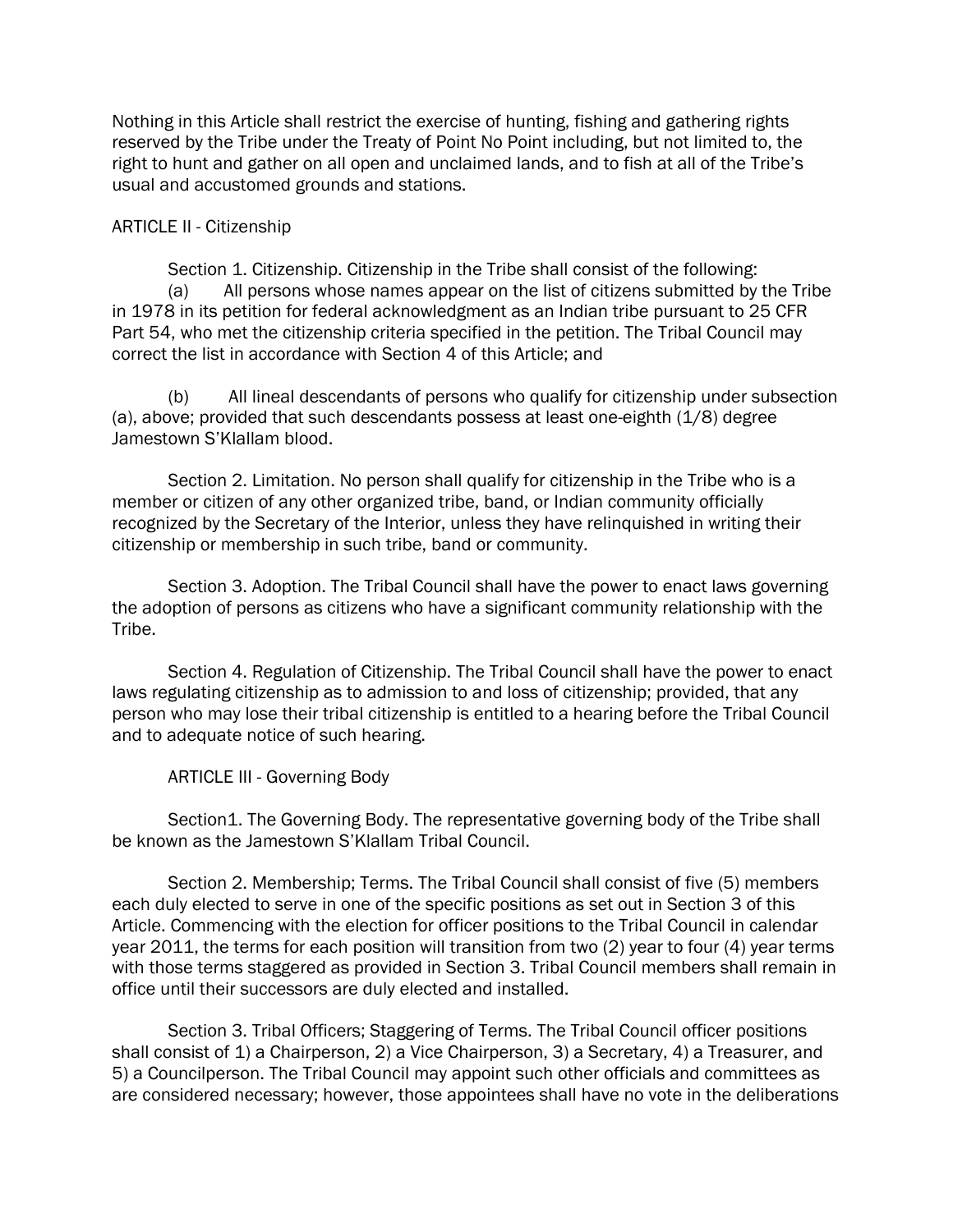of the Tribal Council. The Chairperson and the Secretary shall be elected, commencing with the election in 2011, in odd-numbered years, and every four (4) years thereafter, and the Vice-Chairperson, Treasurer, and Councilperson shall be elected, commencing with the election in 2012, in even-numbered years, and every four (4) years thereafter.

Section 4. Quorum. Three (3) members of the Tribal Council shall constitute a quorum.

Section 5. Bylaws. The Tribal Council may adopt bylaws governing the internal operations of the Council, as it deems appropriate, provided such bylaws are not in conflict with the provisions of this Constitution. The General Council shall be composed of all Tribal citizens who are qualified voters pursuant to the provisions of this Constitution and the Tribal Code.

Section 2. Powers. The powers of the General Council shall be as follows: (a) Electing Tribal Council members in accordance with Article V;

(b) Deciding on initiatives, recalls and referendums in accordance with Article V;

(c) Adopting or rejecting proposed constitutional amendments, whether by petition or referendum, and approving restatements of the Constitution, in accordance with Article X; and

(d) Dealing with those matters not expressly delegated to the Tribal Council by Section 1 of Article VII.

Section 3. Regular Annual Meeting. The Tribal Council shall determine the exact date of the regular annual meeting of the General Council, which shall be held within forty-five (45) days before the date of a regular election, as provided for in Section 3 of Article V. Advance notice of the meeting shall be given as directed by the Tribal Council or as set out in the Tribal Code.

Section 4. Special Meetings. Special meetings of the General Council may be called by the Tribal Chairperson with at least fifteen (15) days advance notice with such notice either posted in public places where Tribal citizens frequent or by other appropriate means, as may be required by the Tribal Council or the Tribal Code. Special meetings shall be called by the Tribal Chairperson upon their receipt of a written request signed by at least three (3) of the five (5) members of the Tribal Council. If the Chairperson fails to call the requested meeting, one (1) of the three (3) requesters shall be empowered to call and conduct that session.

Section 5. Quorum. Twenty-five (25) members of the General Council shall constitute a quorum for purposes of conducting business, provided, that a quorum shall not be required for the election of Tribal officials. Duly enrolled Tribal citizens shall be qualified to vote only if they meet both of the following two conditions:

(a) They must be at least eighteen (18) years of age on the date of the election, which makes them an eligible voter; and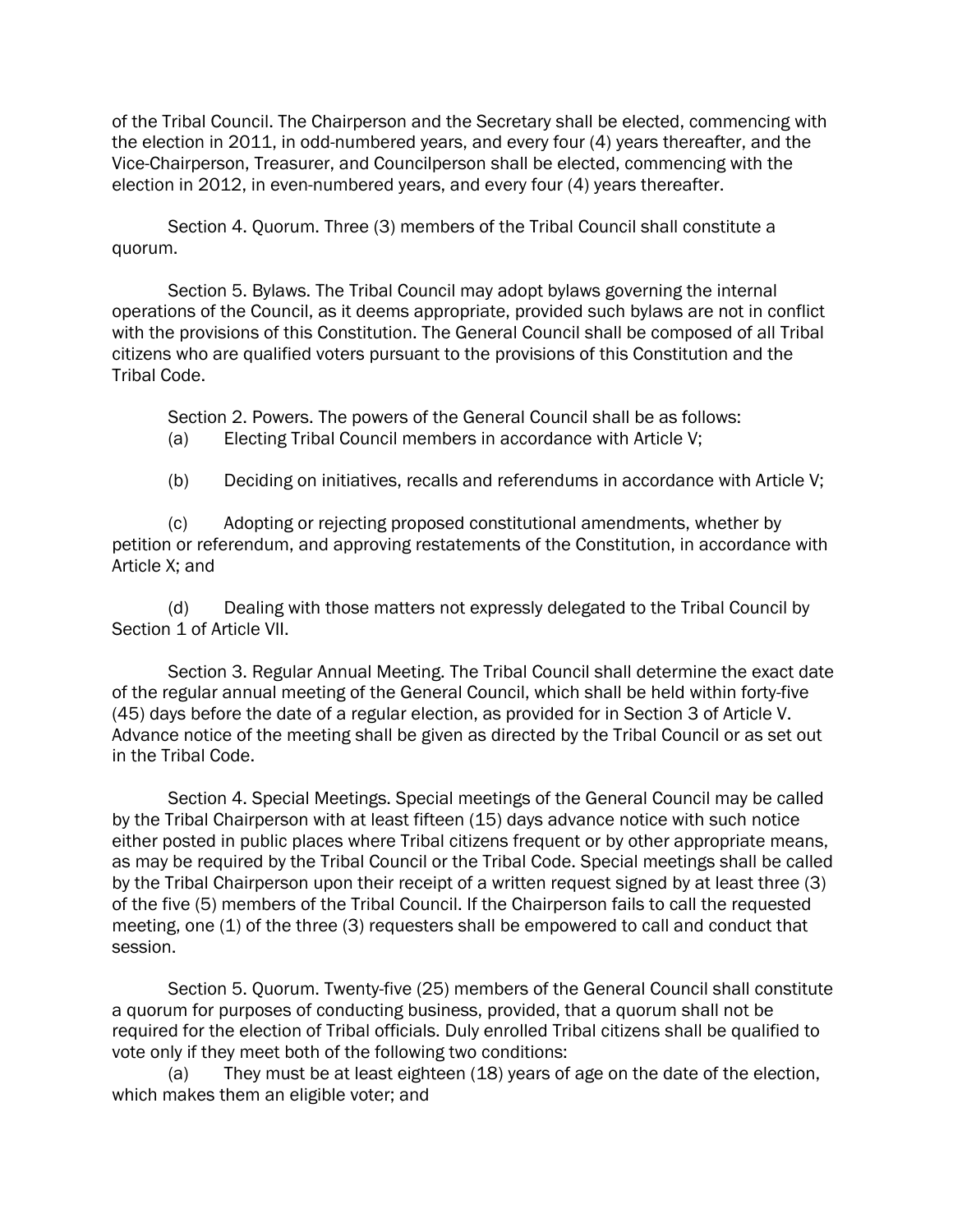(b) They must be duly registered pursuant to the Tribe's voter registration system, as provided for in Section 5 of this Article, and as more fully set out in the Tribal Code, which makes them a qualified voter.

## ARTICLE IV - GENERAL COUNCIL

Section 1. Composition. The General Council shall be composed of all Tribal citizens who are qualified voters pursuant to the provisions of this Constitution and the Tribal Code.

Section 2. Powers. The powers of the General Council shall be as follows:

(a) Electing Tribal Council members in accordance with Article V;

(b) Deciding on initiatives, recalls and referendums in accordance with Article V;

(c) Adopting or rejecting proposed constitutional amendments, whether by petition or referendum, and approving restatements of the Constitution, in accordance with Article X; and

(d) Dealing with those matters not expressly delegated to the Tribal Council by Section 1 of Article VII.

Section 3. Regular Annual Meeting. The Tribal Council shall determine the exact date of the regular annual meeting of the General Council, which shall be held within forty-five (45) days before the date of a regular election, as provided for in Section 3 of Article V. Advance notice of the meeting shall be given as directed by the Tribal Council or as set out in the Tribal Code.

Section 4. Special Meetings. Special meetings of the General Council may be called by the Tribal Chairperson with at least fifteen (15) days advance notice with such notice either posted in public places where Tribal citizens frequent or by other appropriate means, as may be required by the Tribal Council or the Tribal Code. Special meetings shall be called by the Tribal Chairperson upon their receipt of a written request signed by at least three (3) of the five (5) members of the Tribal Council. If the Chairperson fails to call the requested meeting, one (1) of the three (3) requesters shall be empowered to call and conduct that session.

Section 5. Quorum. Twenty-five (25) members of the General Council shall constitute a quorum for purposes of conducting business, provided, that a quorum shall not be required for the election of Tribal officials.

## ARTICLE V - TRIBAL ELECTIONS

Section 1. Voter Qualifications. Duly enrolled Tribal citizens shall be qualified to vote only if they meet both of the following two conditions:

(a) They must be at least eighteen (18) years of age on the date of the election, which makes them an eligible voter; and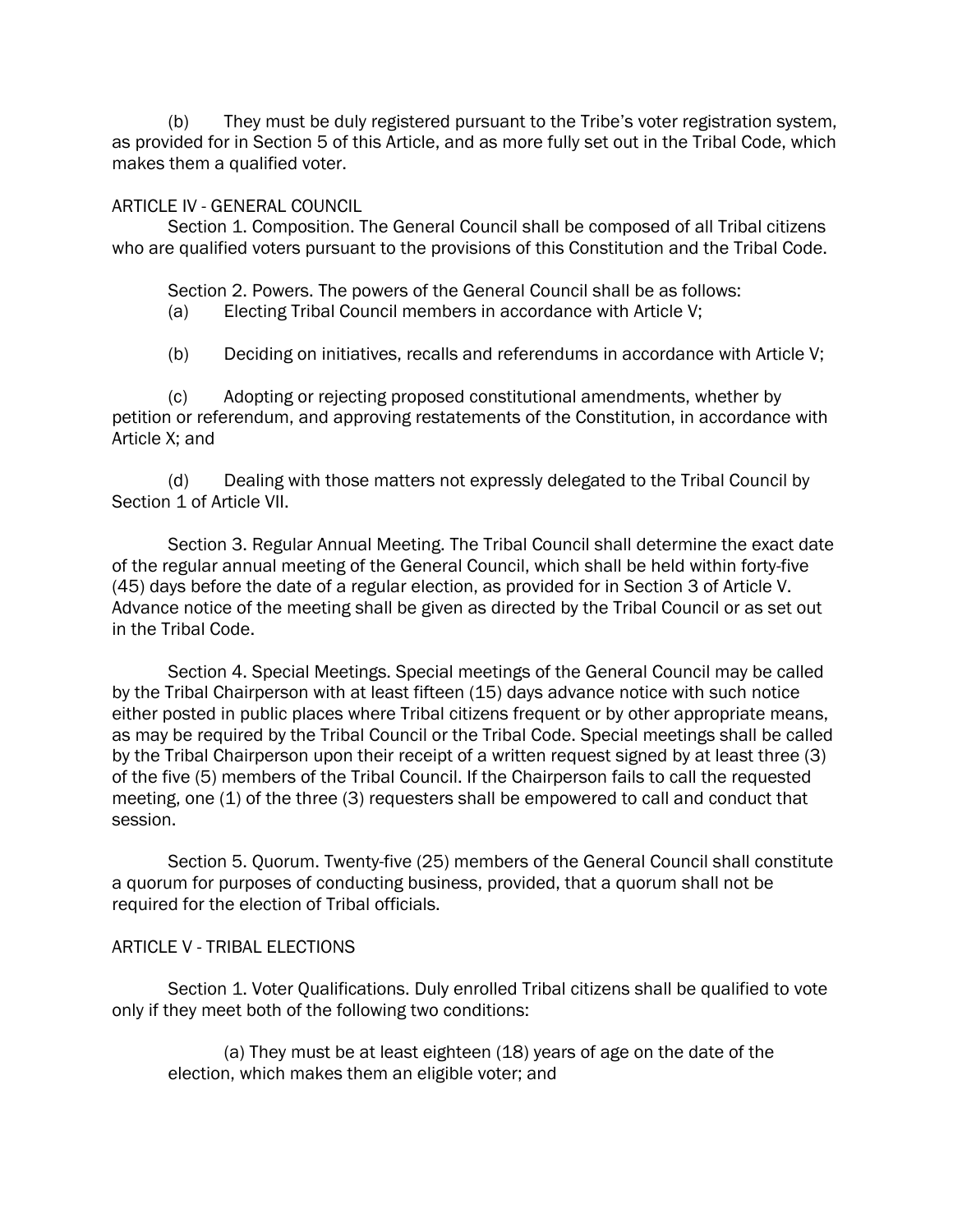(b) They must be duly registered pursuant to the Tribe's voter registration system, as provided for in Section 5 of this Article, and as more fully set out in the Tribal Code, which makes them a qualified voter.

Section 2. Qualifications for Candidates. Qualified voters of the Tribe are eligible to become candidates for either elective or appointive office, provided that if they have been convicted of a Class A through E felony, as defined in 18 U.S.C. §3559(a), at least five (5) years must have passed since completion of the penalty for such offense (the penalty shall include any period of restriction on civil rights) before they become eligible.

Section 3. Election Dates. Regular elections for the Tribal Council, and for other matters, shall be held on one of the last two Saturdays of September or the first two Saturdays of October.

Section 4. Election Board. The Tribal Council shall appoint an Election Board whose three (3) members shall serve for three (3) year staggered terms of office. Election Board members shall be subject to removal from office only for cause in the manner set forth in Article VI. The Election Board shall be responsible for impartially carrying out the provisions of the election law described in Section 5 of this Article and in the Tribal Code. No person who holds any elective or appointive Tribal office, or is a candidate for such office, shall serve on the Election Board.

Section 5. Election Procedures. The Tribal Council shall enact an election law, consistent with this Constitution, which shall be set forth in the Tribal Code, detailing the procedures to be followed in conducting each of the various types of Tribal elections called for in this Constitution. The law shall include mandatory provisions for secret balloting, voter registration, maintaining a current list of qualified voters, absentee voting, screening of prospective candidates, settling election disputes and related matters. Further, the law shall spell out the procedure and format to be used whenever it is necessary to submit petitions and describe how such petitions are to be determined valid.

Section 6. Initiative. The qualified voters may propose legislation by submitting to the Tribal Council a petition signed by at least one-third (a) of the registered voters. Each page of the petition shall contain a description of the proposed enactment. Within thirty (30) days from the Tribal Council's receipt of a valid petition, the Chairperson shall call an election to be held in conjunction with a special meeting of the General Council, making provision for absentee balloting, provided that if an initiative petition is received within ninety (90) days before the annual meeting of the General Council, the initiative election shall be delayed until that time. A majority of those who vote shall decide on the issue, provided that at least one-third (a) of the registered voters cast ballots on the proposed legislation. The decision of the voters shall be binding on the Tribal Council and the Tribe and such legislation shall remain in full force and effect until amended or rescinded by subsequent action by the voters, or it expires by its own terms.

Section 7. Call for Referendum Election by Tribal Council. The Tribal Council, by an affirmative vote of at least three (3) of its members, shall call an election to be conducted within forty-five (45) days of such Tribal Council decision, for the purpose of deciding, by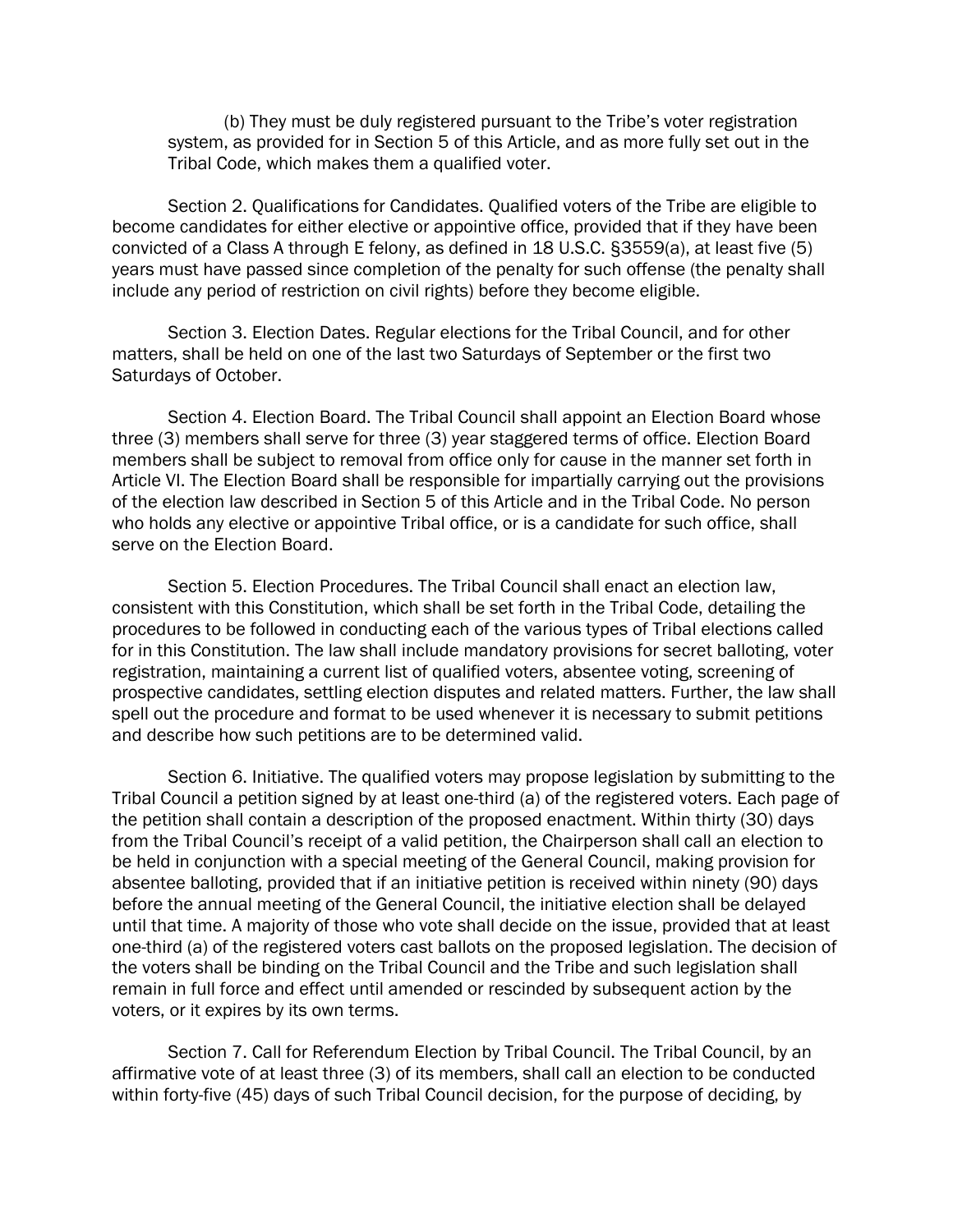referendum, issues or questions that are either within the authority of the General Council or relate to those powers vested in the Tribal Council, including proposed amendments to this Constitution. An affirmative vote by at least a majority of the qualified voters of the Tribe shall be necessary to decide the issue or question; provided, that no less than one-third (a) of the qualified voters shall have cast ballots in that election. The decision of the voters shall be binding in the same manner as provided in Section 6 of this Article.

Section 8. Recall. Upon receipt of a valid petition signed by at least one-third (a) of the registered voters requesting the recall of an individual official holding an elective office, it shall be the duty of the Tribal Council to call a special election to vote on the recall of that official. Such election shall be held within forty-five (45) days of receipt of the valid petition; provided that if the petition is submitted within six (6) months of the next annual election, the Tribal Council may direct that the matter be placed on the ballot for that election. If a majority of those actually voting favor the recall of the official, the office shall be declared vacant and filled in accordance with Section 2 of Article VI. No individual shall be subjected to recall more than once during their term of office.

# ARTICLE VI - REMOVAL FROM OFFICE AND FILLING VACANCIES

Section 1. Removal by Tribal Council.

(a) Should any of the following circumstances occur involving a Tribal Council member, the remaining members of the Tribal Council may by resolution remove such person from office:

1. Failure to satisfy, on a continuing basis, the requirements for holding office in Article V, Section 2;

2. Absence from three (3) successive Tribal Council meetings without good reason;

3. Gross misconduct in office, neglect of duty or conviction of a Class A through E felony, as defined in 18 U.S.C. §3559(a), after their election to office; or

4. Becoming physically or mentally incapable of performing their duties, as determined by a qualified medical doctor, in consultation with the Tribal Council; and

(b) Any Tribal Council member subject to removal shall, before a vote is taken, be provided with reasonable and detailed written notice of the charges against them and with a fair opportunity to reply to such charges and present evidence on their behalf at an open hearing called for that purpose. At least three (3) or the remaining members of the Council must vote in favor of removal to make it valid. The Chairperson shall be permitted to vote if they are not the object of the removal proceedings.

Section 2. Filling of Vacancies. If any vacancies occur due to removal, recall, resignation or death, the Tribal Council shall appoint a new member, who qualifies pursuant to Section 2 of Article V, to serve until the next regular election when a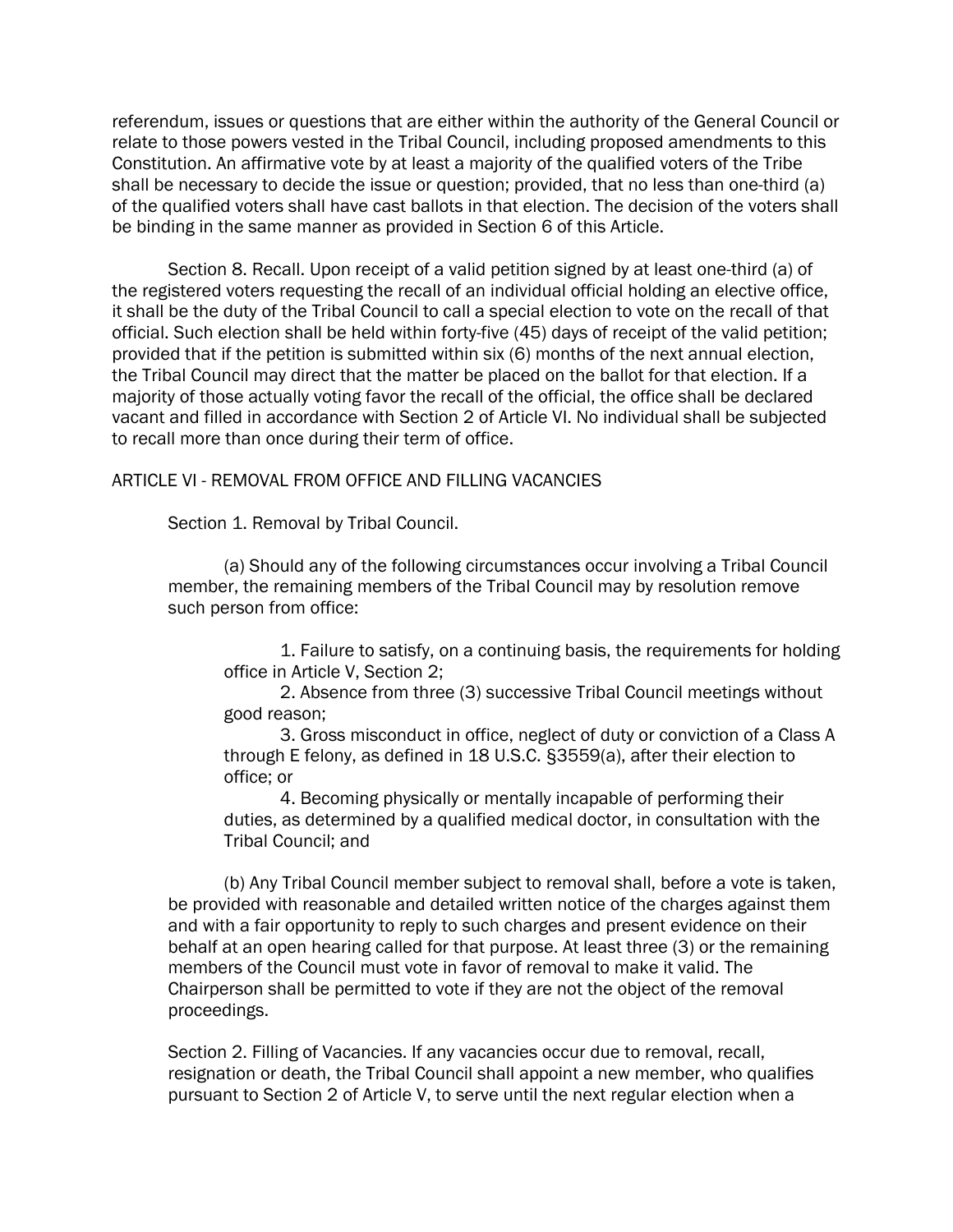successor shall be elected to fill the remainder of the term so as to preserve the system of staggered terms of office.

#### ARTICLE VII - POWERS OF THE TRIBAL COUNCIL

Section 1. Enumerated Powers. The Tribal Council of the Tribe shall be authorized to exercise the following powers, subject to any limitations imposed by Federal Law or the Constitution of the United States, and subject further to all express restrictions upon such powers contained in this Constitution:

(a) To negotiate with the Federal, state and local governments on behalf of the Tribe and to advise and consult with representatives of those governments on all of their activities that may affect the Tribe;

(b) To employ legal counsel;

(c) To approve or veto any sale, disposition, lease, or encumbrance of Tribal lands, interest in lands, or other Tribal assets; provided, that Tribal trust and reservation lands shall neither be encumbered nor sold unless such sale or encumbrance is authorized by Federal Law, nor shall any Tribal trust or reservation lands be leased for a period exceeding the time authorized by Federal Law;

(d) To advise the federal government with regard to all appropriation estimates for federal projects for the benefit of the Tribe prior to the submission of such estimates to the Office of Management and Budget and to Congress;

(e) To oversee all economic affairs and enterprises of the Tribe;

(f) To appropriate any available Tribal funds for Tribal purposes;

(g) To levy taxes and fees on all persons, property and activities within the Tribe's jurisdiction;

(h) To prescribe conditions upon which non-citizens may remain within the territory of the Tribe. Such conditions shall be enforced by order of the Tribal Court;

(i) To enact laws and regulations governing the conduct of all persons and defining offenses against the Tribe; to maintain order and protect the safety, health and welfare of all persons within the Tribe's jurisdiction; and to enact any laws and regulations necessary to govern the administration of justice, and the enforcement of all laws or regulations;

(j) To charter and regulate corporations, limited liability companies, partnerships, joint ventures, cooperatives, associations, special districts, educational and charitable institutions, political subdivisions and any other organizations;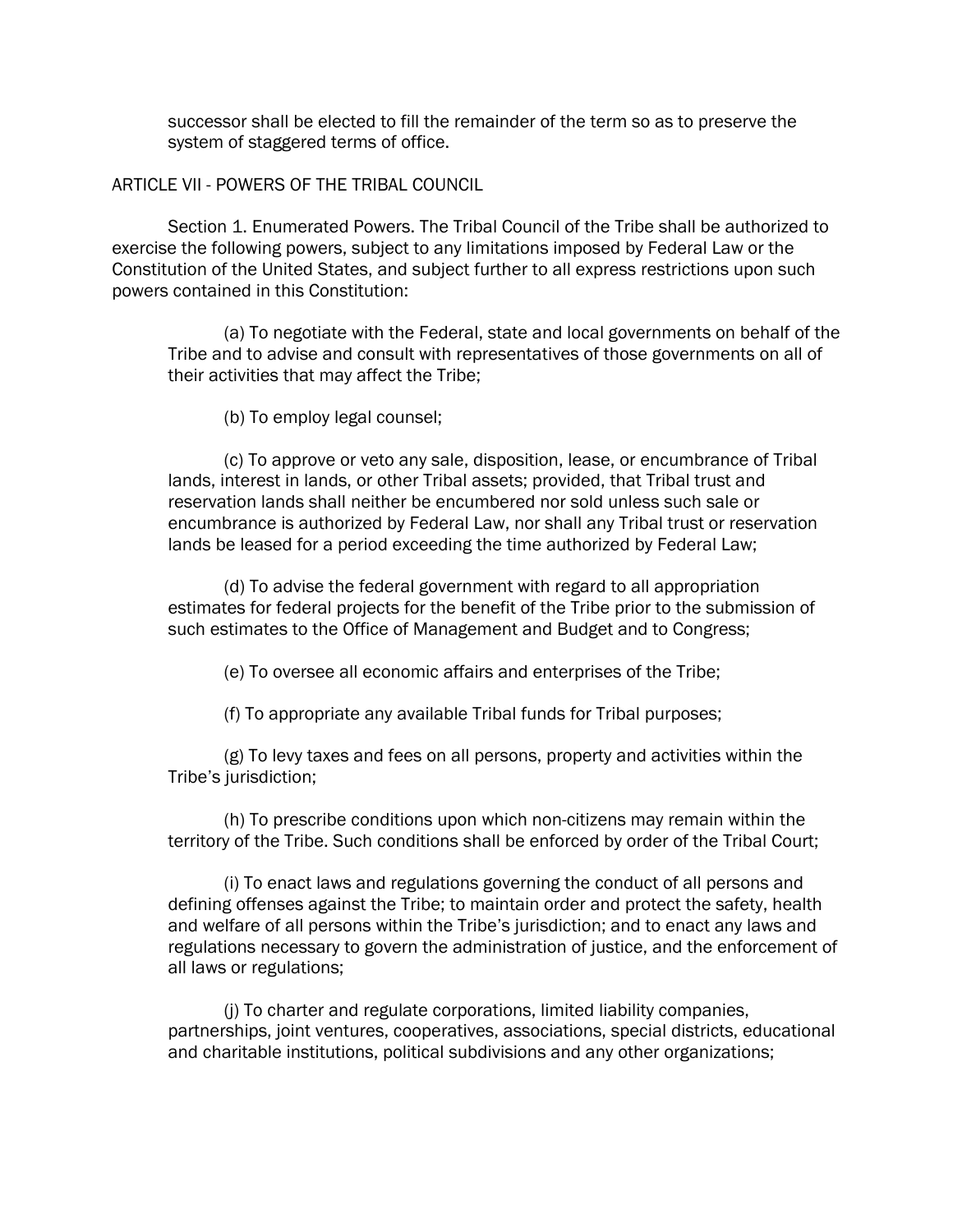(k) To regulate the domestic relations of Tribal citizens within the Tribe's jurisdiction;

(l) To provide for the Tribal Court to appoint guardians for minors and mental incompetents;

(m) To regulate and define the duties and procedures of the Tribal Council, of all Tribal Council members and/or subordinate Tribal committees, boards and organizations and otherwise establish policies and procedures for Tribal governmental personnel;

(n) To delegate to committees, advisory or subordinate boards or to cooperative associations which are open to all citizens of the Tribe regarding any of the enumerated powers of the Tribal Council; provided, that any actions taken by such subordinate groups shall be effective only when approved by the Tribal Council;

(o) To purchase, or accept any land or other property for the Jamestown S'Klallam Indian Tribe;

(p) To request the Secretary of the Interior to confer trust or reservation status on lands granted to, donated to, or purchased by the Tribe or a Tribal entity;

(q) To accept gifts on behalf of the Tribe;

(r) To assert as a defense to lawsuits against the Tribe, and to waive only by express written agreement, the sovereign immunity of the Tribe, including limited waivers of sovereign immunity;

(s) To develop, manage, protect and regulate the use of air, light, water, fish, animals, wildlife, minerals, timber and all other natural resources within the Tribe's jurisdiction;

(t) To deal with questions concerning the encumbrance, lease, use, management, assignment, zoning, exchange, mortgage, purchase, acquisition, sale, placement in trust and disposal of land and other assets owned by the Tribe or held in trust for the Tribe; and regulate land use and development in areas within the Tribe's jurisdiction;

(u) To exercise any power or duty which may now or in the future be delegated to the Tribal Council by the federal, state or local government; and

(v) To take any and all action necessary and proper for the exercise of the foregoing powers and duties and all other powers and duties now or hereafter delegated to or vested in the Tribal Council, not otherwise reserved to the General Council.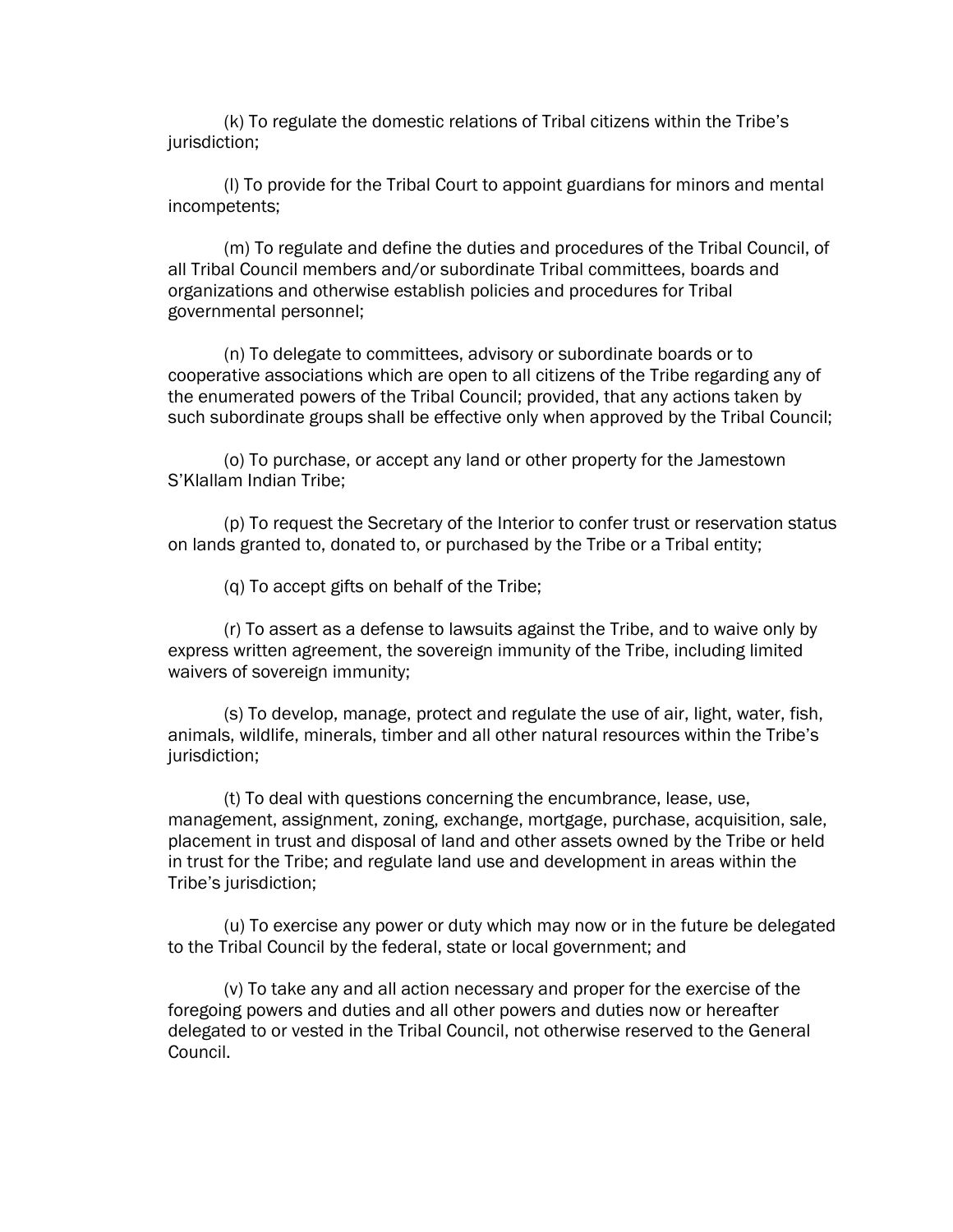Section 2. Inherent Powers. Notwithstanding the above, the Tribal Council may exercise all other inherent Tribal powers not expressly listed in this Constitution. Also, such powers may be exercised by the Tribe's qualified voters at a validly called meeting of the General Council under this Constitution.

# ARTICLE VIII - TRIBAL COURT

A Tribal Court shall be established to provide prosecutorial and judicial services to the Tribe, its citizens and other parties. At the option of the Tribal Council, such services may be secured under an agreement with a suitable entity that has the capacity to provide such services on a fee-for-services basis, or 2) it may set up a stand-alone Tribal Court. The authority of the Tribal Court, however it is constituted, shall include, but is not limited to, the power to review and overturn Tribal legislative and executive actions for violations of this Constitution or other applicable federal laws, as well as to perform all other judicial and court functions, provided that, nothing herein shall act to waive the sovereign immunity of the Tribe unless an express and unequivocal waiver is approved by the Tribal Council, as provided for in the Tribal Code. If the Tribal Council elects to establish a stand-alone Tribal Court, then the following conditions shall apply to such court, its judges and staff:

(a) The Tribal Court shall consist of one Chief Judge, such Associate Judges and such specially appointed judges and staff as are deemed necessary by the Tribal Council. The Tribal Court is empowered to exercise all judicial authority of the Tribe; and

(b) The Tribal Council shall set forth qualifications for the Tribal Court Chief Judge, Associate Judges, and other judges and staff positions by law, and may appoint persons to fill said positions for a term of not less than four (4) years for Chief Judge, not less than two (2) years for Associate Judges. During the tenure of their appointment, the Chief Judge, or an Associate Judge may be suspended or dismissed by the General Council only for criminal activity, misconduct, negligence, or absence from duty upon due notice and an opportunity for an open hearing.

## ARTICLE IX - BILL OF RIGHTS

The Jamestown S'Klallam Indian Tribe, in exercising powers of self-government under this Constitution, agrees to abide by the terms of the Indian Civil Rights Act, as amended from time-to-time (25 U.S.C. Secs. 1301 et seq.).

## ARTICLE X - AMENDMENTS AND RESTATEMENT

This Constitution may be amended by an election, as provided for in Article V. Once amendments to this Constitution are approved pursuant to this Article and Article V, the Tribe, at its option and in its sole discretion, may elect to restate this Constitution, as amended from time to time, by incorporating amendments into the body of the Constitution in lieu of maintaining the pre-amendment version and appending amendments thereto.

## ARTICLE XI - SAVINGS CLAUSE